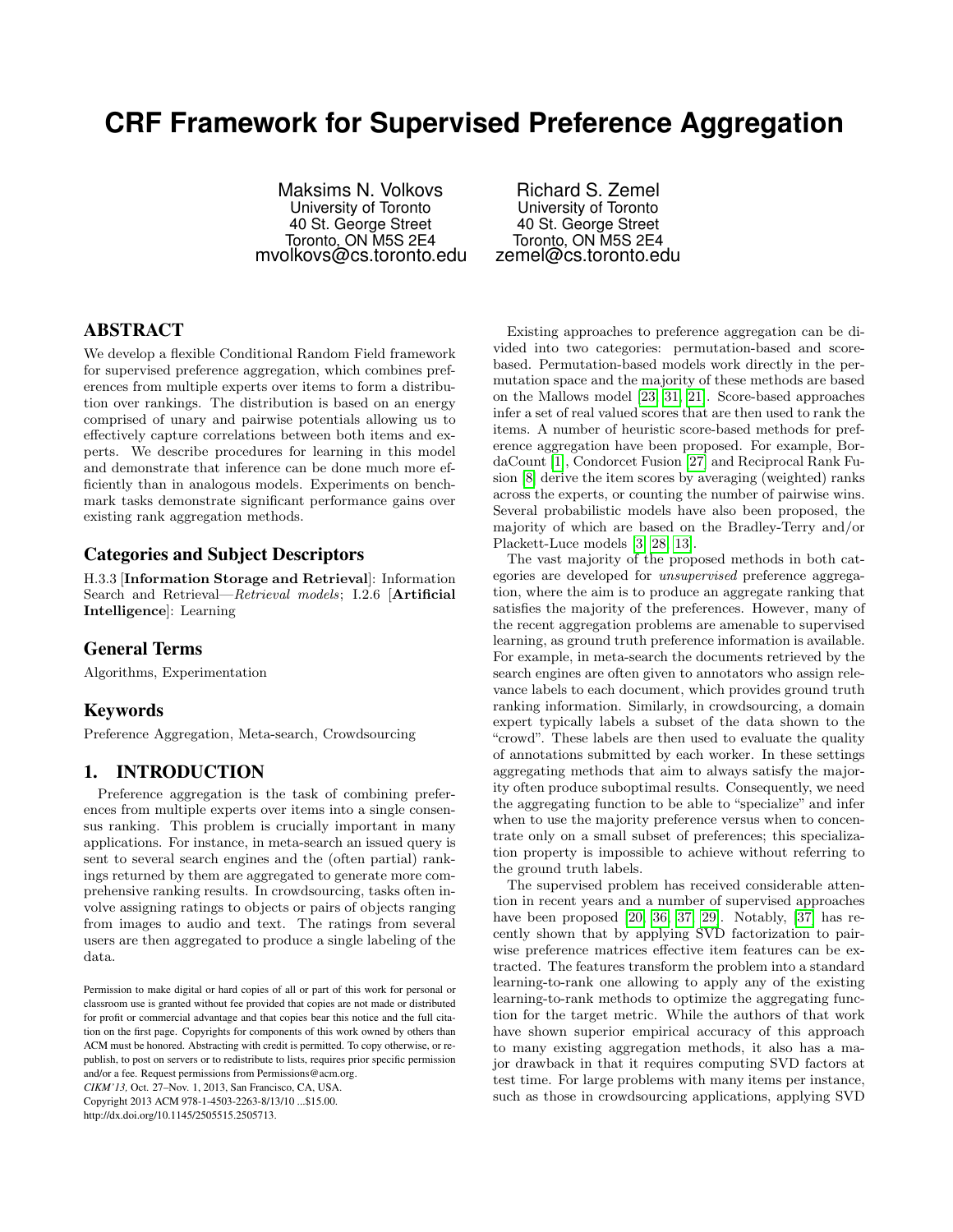at test time can be prohibitively expensive, limiting the application of this method. A number of other popular supervised aggregation methods share the same disadvantage and also require applying complex optimization procedures such as semidefinite programming [\[20\]](#page-8-8) at test time.

In this paper we address the complexity problem by developing a flexible Conditional Random Field (CRF) framework for supervised preference aggregation. Our framework uses preference matrices directly thus avoiding costly optimization and only requires computing simple sums during the inference step. We then show how ideas from learningto-rank and related literature and be used to effectively optimize our model for most existing metrics. Experiments on rank aggregation tasks with Microsoft's LETOR4.0 [\[18\]](#page-8-10) data sets show that our model achieves performance comparable to state-of-the art aggregation methods while requiring only a small fraction of computational time.

# 2. PREFERENCE AGGREGATION PROB-LEM

A typical supervised preference aggregation problem consists of a set of N training instances  $\mathcal{D} = {\{\mathbf{r}_n, \mathbf{R}_n\}}_{n=1}^N$ . Here  $\mathbf{R}_n$  is a set of (partial) preferences expressed by the  $K_n$  "experts" for the  $M_n$  items, and  $\mathbf{r}_n$  is a set of (partial) ground truth preferences for the items. Note that the number of experts and items varies across the instances, and there is no information available about the items beyond  $\mathbf{R}_n$  and  $\mathbf{r}_n$ . Across different domains the preferences in  $\mathbf{R}_n$  can be in the form of full or partial rankings, top-T lists, ratings, relative item comparisons, or combinations of these. Moreover, the form of ground truth preferences can also vary across domains. For instance, in social choice, ground truth preferences often come in the form of pairwise comparisons and/or (partial) rankings. On the other hand in meta-search and collaborative filtering ground truth preferences are typically expressed via ratings and/or relevance labels. In this work we concentrate on the rank aggregation instance of this problem from the information retrieval (IR) domain. However, the framework that we develop is general and can be applied to any supervised preference aggregation problem in the form defined above. In rank aggregation the experts' preferences are summarized in an  $M_n \times K_n$  matrix  $\mathbf{R}_n$  where  $\mathbf{R}_n(i,k)$  denotes the rank assigned to item i by the expert k. Furthermore,  $\mathbf{R}_n$  can be sparse, as experts might not assign ranks to every item; we use  $\mathbf{R}_n(i,k) = 0$  to indicate that item  $i$  was not ranked by expert  $k$ .

Irrespective of the preference type the goal in supervised preference aggregation is to use  $\mathbf{R}_n$  to predict a ranking  $\hat{\mathbf{y}}_n$ of the items with highest "agreement" with the ground truth preferences  $\mathbf{r}_n$ . We use  $\mathbf{y}_n(i) = j$  to denote that rank of item i in  $y_n$  and  $i = y_n^{-1}(j)$  to denote the reverse. Depending on the preference type, agreement between  $\hat{\mathbf{y}}_n$  and  $\mathbf{r}_n$  can be measured using different metrics.

In social choice the common evaluation metric is Kendall's tau, which measures the number of pairwise disagreements between  $\hat{\mathbf{y}}_n$  and  $\mathbf{r}_n$ . Popular evaluation metrics in IR include Normalized Discounted Cumulative Gain (NDCG)[\[14\]](#page-8-11) and Expected Reciprocal Rank (ERR)[\[6\]](#page-8-12). Both NDCG and ERR take relevance labels as input: the value of  $r_{ni}$  is proportional to the relevance of item  $i$ . NDCG is the most commonly used metric in IR and is given by:

$$
NDCG(\hat{\mathbf{y}}_n, \mathbf{r}_n) \mathbf{Q}T = \frac{1}{G(\mathbf{r}_n, T)} \sum_{i=1}^T \frac{2^{\mathbf{r}_n(\hat{\mathbf{y}}_n^{-1}(i))} - 1}{\log(1 + i)} \qquad (1)
$$

where  $\mathbf{r}_n(\hat{\mathbf{y}}_n^{-1}(i))$  is ground truth preference for item in position i in  $\hat{\mathbf{y}}_n$ , and  $G(\mathbf{r}_n, T)$  is a normalizing constant such that the maximum of  $NDCG(\hat{y}_n, r_n)@T$  is 1. As is common in CRFs, the learning problem optimizes average training loss  $\frac{1}{N} \sum_{n=1}^{N} l(\hat{\mathbf{y}}_n, \mathbf{r}_n)$ , where  $l(\hat{\mathbf{y}}_n, \mathbf{r}_n)$  is the loss incurred for predicting ranking  $\hat{\mathbf{y}}_n$  under  $\mathbf{r}_n$ . For NDCG we simply define this loss as:

<span id="page-1-0"></span>
$$
l(\hat{\mathbf{y}}_n, \mathbf{r}_n) = \max_{\mathbf{y}} NDCG(\mathbf{y}, \mathbf{r}_n) \mathbf{Q}T - NDCG(\hat{\mathbf{y}}_n, \mathbf{r}_n) \mathbf{Q}T
$$
  
= 1 - NDCG(\hat{\mathbf{y}}\_n, \mathbf{r}\_n) \mathbf{Q}T (2)

Other metrics can be converted into a loss in a similar fashion.

The variable number of preferences per expert and the variable number of experts across the instances make it difficult to apply the majority of supervised methods to this problem, since they require fixed-length item representations. CRFs (formally defined in Section [4\)](#page-3-0) on the other hand are well suited for tasks with variable input lengths, and have successfully been applied to problems that have this property, such as natural language processing [\[35,](#page-9-3) [33,](#page-9-4) [32\]](#page-9-5), computational biology [\[34,](#page-9-6) [19\]](#page-8-13), and information retrieval [\[30,](#page-9-7) [38\]](#page-9-8). Moreover, CRFs are very flexible and can be used to optimize the parameters of the model for the target loss. For these reasons we develop a CRF framework for preference aggregation.

#### 3. RELEVANT WORK

Before delving into our model, we give a brief overview of existing methods for preference aggregation. Most of the existing approaches in this area can be divided into two categories: permutation-based and score-based. In the following sections we describe both types of models.

#### 3.1 Permutation-Based Methods

Permutation-based models work directly in the permutation space. The most common and well explored such model is the Mallows model [\[23\]](#page-8-0). Mallows defines a distribution over permutations and is typically parametrized by a central permutation  $\hat{\mathbf{y}}_n$  and a dispersion parameter  $\phi \in (0,1]$ ; the probability of a permutation  $\bf{v}$  is given by:

$$
P(\mathbf{y}|\phi,\hat{\mathbf{y}}_n) = \frac{1}{Z(\phi,\hat{\mathbf{y}}_n)} \phi^{-d(\mathbf{y},\hat{\mathbf{y}}_n)}
$$
(3)

where  $d(\mathbf{y}, \hat{\mathbf{y}}_n)$  is a distance between y and  $\hat{\mathbf{y}}_n$ . For rank aggregation problems inference in this model amounts to finding the permutation  $\hat{\mathbf{y}}_n$  that maximizes the likelihood of the observed rankings. For some distance metrics, such as Kendall's  $\tau$  and Spearman's rank correlation, the partition function  $Z(\phi, \hat{\mathbf{y}}_n)$  can be found exactly. However, finding the central permutation  $\hat{\mathbf{y}}_n$  that maximizes the likelihood is typically very difficult and in many cases is intractable [\[26\]](#page-8-14).

Recent work extends the Mallows model to define distributions over partial rankings [\[21\]](#page-8-1). Under partial rankings the partition function can no longer be computed exactly, so these authors introduced a new sampling approach to estimate it. When the number of items is large, however, this sampling approach is typically very slow, which makes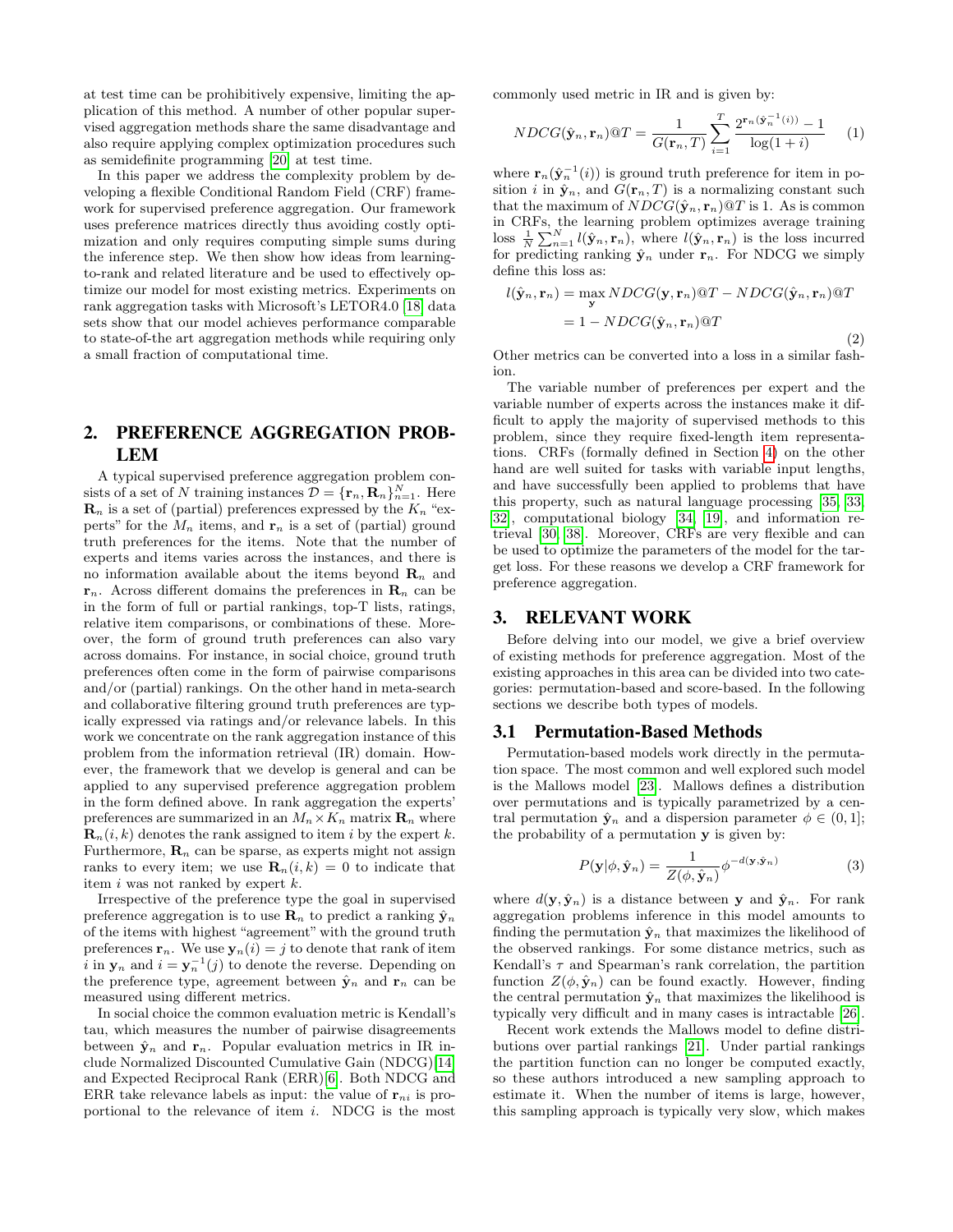the model impractical for many large scale online problems such as meta-search where aggregation has to be done very quickly. Furthermore, both the proposed pairwise model and the sampling approach rely on the assumption that all pairwise preferences are consistent, which is often violated in real-world preference aggregation problems.

A number of other generalizations of the Mallows model have been proposed [\[17,](#page-8-15) [16,](#page-8-16) [31\]](#page-9-0); however, to the best of our knowledge none of these extensions address learning and/or inference complexity of this model. In general, due to the extremely large search space (typically  $M!$  for  $M$  items) and the discontinuity of functions over permutations, exact inference in permutation-based models is often intractable. Thus one must resort to approximate inference methods, such as sampling or greedy approaches, often without guarantees on how close the approximate solution will be to the target optimal one. As the number of items grows, the cost of finding a good approximation increases significantly, which makes the majority of these models impractical for many real world applications where data collections are extremely large. The score-based approach described next avoids this problem by working with real valued scores instead.

#### 3.2 Score-Based Methods

In score-based approaches the goal is to infer a set of real valued scores (one per item)  $s_n = \{s_{n1}, ..., s_{nM_n}\}\$  which are then used to sort the items. Working with scores avoids the discontinuity problems of the permutation space.

A number of popular score-based aggregation methods in meta-search are heuristic based. For example, BordaCount [\[1\]](#page-8-2), Condorcet [\[27\]](#page-8-3) and median rank aggregation [\[10\]](#page-8-17) derive the item scores by averaging ranks across the experts or counting the number of pairwise wins. In statistics a very popular pairwise score model is the Bradley-Terry [\[3\]](#page-8-5) model:

$$
P(\mathbf{r}_n|\mathbf{s}_n) = \prod_{\mathbf{r}_{ni} > \mathbf{r}_{nj}} \left( \frac{\exp(s_{ni})}{\exp(s_{ni}) + \exp(s_{nj})} \right)^{\mathbf{r}_{ni} - \mathbf{r}_{nj}} \tag{4}
$$

where  $\frac{\exp(s_{ni})}{\exp(s_{ni})+\exp(s_{nj})}$  can be interpreted as the probability that item  $i$  beats item  $j$  in the pairwise contest. The key assumption behind the Bradley-Terry model is that the pairwise probabilities are completely independent of the items not included in the pair. A problem that arises from this assumption is that if a given item  $i$  has won all pairwise contests, the likelihood becomes larger as  $s_{ni}$  becomes larger. It follows that a maximum likelihood estimate for  $s_{ni}$  is  $\infty$ [\[24\]](#page-8-18). As a consequence the model will always produce a tie amongst all undefeated items. Often this is an unsatisfactory solution because the contests that the undefeated items participated in, and their opponents' strengths, could be significantly different.

To avoid some of these drawbacks, the Bradley-Terry model was generalized by Plackett and Luce [\[28,](#page-8-6) [22\]](#page-8-19) to a Plackett-Luce model for permutations:

$$
P(\mathbf{y}|\mathbf{s}_n) = \prod_{i=1}^{M_n} \frac{\exp(\mathbf{s}_n(\mathbf{y}^{-1}(i)))}{\sum_{j=i}^{M_n} \exp(\mathbf{s}_n(\mathbf{y}^{-1}(j)))}
$$
(5)

where  $\mathbf{s}_n(\mathbf{y}^{-1}(i))$  is the score of the item in position i in y. The generative process behind the Plackett-Luce model assumes that items are selected sequentially without replacement. Initially item  $y^{-1}(1)$  is selected from the set of  $M_n$ items and placed first, then item  $y_n^{-1}(2)$  is selected from the remaining  $M_n-1$  items and placed second and so on until all  $M_n$  items are placed. Note that here inference can be done quickly by doing simple gradient descent on scores, which is a clear advantage over most permutation based models. The Plackett-Luce generalization relaxes the pairwise independence assumption of the Bradley-Terry model but this model is only applicable to consistent full or partial rankings (or consistent pairwise preferences) which significantly limits its application. Moreover, for 2-item rankings the Plackett-Luce model reduces to the Bradley-Terry model and thus suffers from the same infinite score problem. To overcome this problem a Bayesian framework was also recently introduced for the Plackett-Luce model by placing a Gamma prior on the selection probabilities [\[13\]](#page-8-7). The authors of that work demonstrated that the Bayesian approach prevented overfitting and produced aggregate rankings that better fitted the observed preference data. This improvement however, comes at the cost of computational overhead required during score inference.

Both Bradley-Terry and Plackett-Luce models are unsupervised and are typically fitted via maximum likelihood. This makes them ill-suited for supervised aggregation problems as they are unable to capture the correlations between observed preferences and the ground-truth ones. To overcome this disadvantage a number of supervised methods have recently been proposed. Several of these methods have explored weighted aggregation rules [\[36,](#page-9-1) [29\]](#page-8-9), where a well explored social choice aggregation rule, such as Borda or Kemeny, are applied to weighted expert preferences. The weights are tuned on the training data to reflect each experts "agreement" with the ground truth preferences. While these methods have empirically been shown to give improvements, the weights typically have to be tuned by hand making the models inflexible and expensive to optimize.

Other supervised methods explore pairwise item-item preference matrices. A supervised Markov Chain model based on this framework was recently introduced [\[20\]](#page-8-8). In this model ground truth preferences are used to create pairwise constraint matrices and a scoring function is then trained to satisfy as many of these pairwise constraints as possible. This method was recently extended by [\[7\]](#page-8-20) to a semisupervised setting where ground truth preferences are available only for a subset of the documents. Another method based on pairwise matrices is the SVD approach [\[37\]](#page-9-2). In this model pairwise expert matrices are factorized using low-rank SVD factorization and the resulting SVD representations are then used as item features to train the aggregating function. This approach allows to optimize the model for any target metric, but similarly to the Markov-Chain method which requires solving semi definite programming problem, suffers from expensive inference requiring SVD factorization for every test instance.

Our proposed framework is also based on the pairwise matrix approach which as demonstrated by the strong empirical results of the above methods, is a promising way to approach this problem. Unlike the existing methods however, we focus on making the inference as efficient as possible without affecting the accuracy. We describe our approach in the next section.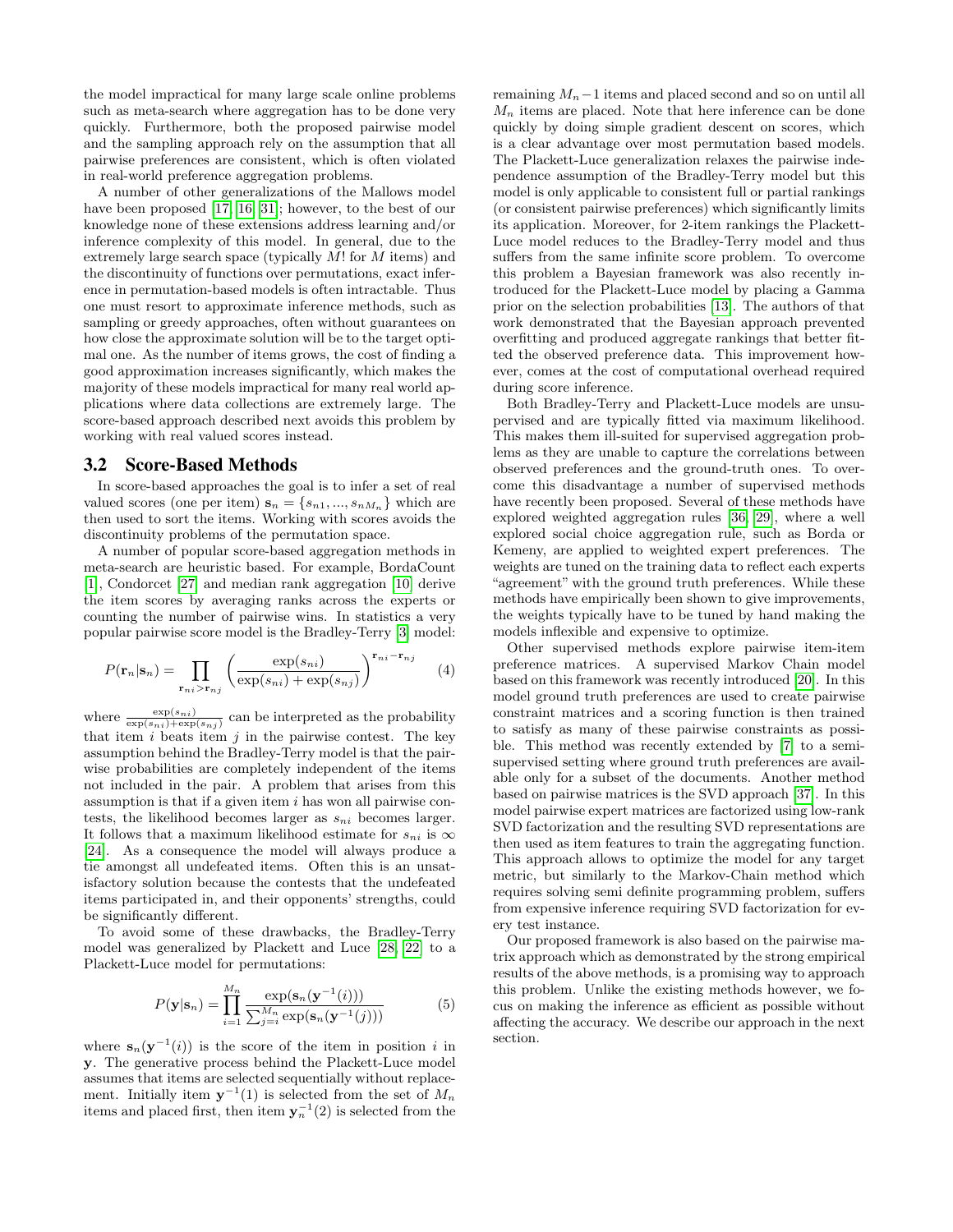# <span id="page-3-0"></span>4. CRF FRAMEWORK FOR PREFER-ENCE AGGREGATION

In a typical supervised problem we are interested in learning a relationship between input x and a target y for a given training set of instantiated pairs  $\mathcal{D} = {\mathbf{x}_n, \mathbf{y}_n}$ . More specifically, we are interested in learning a predictive mapping for x to y.

CRFs tackle this problem by defining the conditional distribution  $p(\mathbf{y}|\mathbf{x})$  through some energy function  $E(\mathbf{y}, \mathbf{x}; \boldsymbol{\theta})$  as follows:

$$
p(\mathbf{y}|\mathbf{x}) = \frac{1}{Z(\mathbf{x})} \exp(-E(\mathbf{y}, \mathbf{x}; \boldsymbol{\theta}))
$$

$$
Z(\mathbf{x}) = \sum_{\mathbf{y}} \exp(-E(\mathbf{y}, \mathbf{x}; \boldsymbol{\theta}))
$$

where  $\theta$  is the model's parameter vector. The parametric form of the energy function  $E(\mathbf{y}, \mathbf{x}; \boldsymbol{\theta})$  depends on the nature of the problem and typically consists of weighted unary and/or higher order potentials. As mentioned above this framework is very flexible and has successfully been applied to a wide range of diverse problems.

In this work we show that CRFs can also be used to build an effective model for preference aggregation. Supervised aggregation can be put into above framework by noting that our goal is to also learn a predictive mapping from an expert matrix  $\mathbf{R} \equiv \mathbf{x}$  to a ranking y that has the highest agreement with the ground truth preferences **r**. Our goal is thus to define a conditional distribution  $p(\mathbf{y}|\mathbf{R})$  through an energy  $E(\mathbf{y}, \mathbf{R}; \boldsymbol{\theta})$  and optimize it for the target metric. In the following sections we show that effective unary and pairwise potentials can be derived directly from the expert preference matrix, and use these potentials to define a smooth energy function over the space of rankings.

#### <span id="page-3-1"></span>4.1 Pairwise Preferences

Given the expert matrix  $\mathbf{R}_n$  our aim is to convert it to a set of pairwise preference over the items. There are a number of pairwise functions that we can use here, however, for consistency we chose to use the functions that were utilized in the SVD-based aggregation method [\[37\]](#page-9-2):

#### 1. Binary Comparison:

$$
\phi_k(i, j, \mathbf{R}_n) = I[\mathbf{R}_n(i, k) < \mathbf{R}_n(j, k)]
$$

#### 2. Normalized Rank Difference

$$
\phi_k(i,j,\mathbf{R}_n) = I[\mathbf{R}_n(i,k) < \mathbf{R}_n(j,k)] \frac{\mathbf{R}_n(j,k) - \mathbf{R}_n(i,k)}{\max(\mathbf{R}_n(:,k))}
$$

#### 3. Log Rank Difference

$$
\phi_k(i,j,\mathbf{R}_n) =
$$
  

$$
I[\mathbf{R}_n(i,k) < \mathbf{R}_n(j,k)] \frac{\log(\mathbf{R}_n(j,k)) - \log(\mathbf{R}_n(i,k))}{\log(\max(\mathbf{R}_n(i,k)))}
$$

Here I[] is an indicator function; when either  $\mathbf{R}_n(i,k)$  or  $\mathbf{R}_n(j,k)$  is missing  $\phi_k(i,j,\mathbf{R}_n)$  is set to 0 instead. Notice that  $\phi_k(i, j, \mathbf{R}_n)$  is also zero if  $i = j$ . Normalization by the maximum (log-)preference assigned by the expert  $k$  ensures that  $\phi_k(i, j, \mathbf{R}_n)$  has a comparable range across experts.

Table 1: A summary of notation.

| Variable                                                             | Description                                |
|----------------------------------------------------------------------|--------------------------------------------|
| $\mathcal{D} = {\mathbf{\lbrace r}_n, \mathbf{R}_n \rbrace}_{n=1}^N$ | training instances                         |
| ${\bf r}_n$                                                          | ground truth preferences                   |
| $\mathbf{R}_n$                                                       | $M_n \times K_n$ expert preference matrix: |
|                                                                      | $M_n$ items, $K_n$ experts                 |
| $\mathbf{R}_n(i,k)$                                                  | ranking for item $i$ by expert $k$         |
| $\hat{\mathbf{y}}_n$                                                 | ranking predicted by the model             |
| $l(\hat{\mathbf{y}}_n, \mathbf{r}_n)$                                | target loss                                |
| $\varphi_k(i, \mathbf{R}_n)$                                         | unary potential from expert $k$            |
| $\phi_k(i, j, \mathbf{R}_n)$                                         | pairwise potential from expert $k$         |

Working with pairwise comparisons has a number of advantages, and models over pairwise preferences have been extensively used in areas such as social choice [\[9,](#page-8-21) [21\]](#page-8-1), information retrieval [\[15,](#page-8-22) [4\]](#page-8-23), and collaborative filtering [\[21,](#page-8-1) [12\]](#page-8-24). First, pairwise comparisons are the building blocks of almost all forms of evidence about preference and subsume the most general models of evidence proposed in literature. A model over pairwise preferences can thus be readily applied to a wide spectrum of preference aggregation problems and does not impose any restrictions on the input type. For instance, preferences in the form of ratings can be treated like rankings and the same pairwise difference/comparison functions can be applied. Moreover, top-T lists (and their variations) can also be converted into this framework using the binary comparison function and setting  $\phi_k(i, j, \mathbf{R}_n) = 1$ if item  $i$  is in the top-T and item  $j$  is not. These examples demonstrate the flexibility and wide applicability of a model over pairwise preferences.

Second, pairwise comparisons are a relative measure and help reduce the bias from the preference scale. In metasearch for instance, each of the search engines that receives the query can retrieve diverse lists of documents significantly varying in size. By converting the rankings into pairwise preferences we reduce the list size bias emphasizing the importance of the relative position.

#### 4.2 Distribution Over Permutations

The main idea behind our approach is based on an observation that the pairwise preference functions defined above naturally translate to pairwise potentials in a CRF model. Using these function we can evaluate the "compatibility" of any ranking y by comparing the order induced by the ranking with the pairwise preferences from each expert. This leads to an energy function:

$$
E(\mathbf{y}, \mathbf{R}_n; \boldsymbol{\theta}) = -\frac{1}{M_n^2} \sum_{i=1}^{M_n} \frac{1}{\log(i+1)} \left( \sum_{k=1}^{K_n} \alpha_k \varphi_k(\mathbf{y}^{-1}(i)) + \beta_k^P \sum_{j \neq i} \phi_k(\mathbf{y}^{-1}(i), j, \mathbf{R}_n) - \beta_k^N \sum_{j \neq i} \phi_k(j, \mathbf{y}^{-1}(i), \mathbf{R}_n) \right)
$$

where  $y^{-1}(i)$  is the item in position i in ranking y. This energy function contains a binary unary potential  $\varphi_k(i)$  $I[\mathbf{R}_n(i,k) = 0]$ , where I[] is an indicator function. This potential is active only when item  $i$  is not ranked by the expert k, in which case  $\phi_k$  is 0, and  $\alpha_k$  provides a base preference score for the item.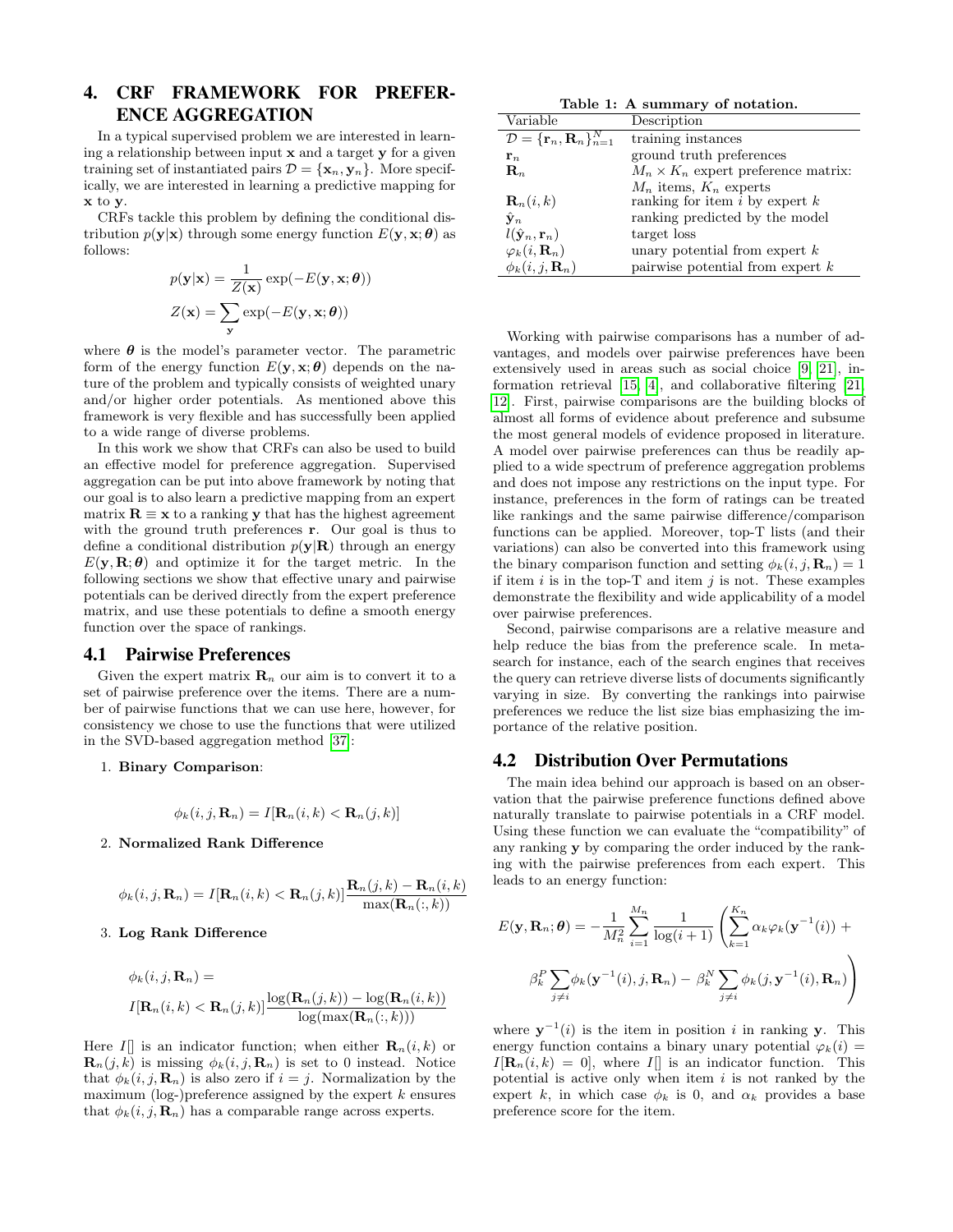The energy also contains pairwise potentials  $\phi_k$ . Note that from the definition of  $\phi$  in Section [4.1](#page-3-1) it follows that only one of  $\phi_k(\mathbf{y}^{-1}(i),j,\mathbf{R}_n)$  or  $\phi_k(j,\mathbf{y}^{-1}(i),\mathbf{R}_n)$  can be non-zero for any pair of items. Consequently, if  $\phi_k(\mathbf{y}^{-1}(i), j, \mathbf{R}_n)$  is on (non-zero) then expert  $k$  "agrees" with the relative order induced by y (lowering the energy) and the strength of this agreement is given by  $\phi_k$ . Similarly, if  $\phi_k(j, \mathbf{y}^{-1}(i), \mathbf{R}_n)$  is on then expert  $k$  "disagrees" with the relative order, and raises the energy. The weights  $\beta_k^P$  and  $\beta_k^N$  thus control how much emphasis is given to positive and negative relative preferences from expert k.  $1/\log(i+1)$  is the rank discount function similar to the one used in NDCG and other IR metrics, which emphasizes items at the top positions in the ranking. Finally, normalizing by  $1/M_n^2$  ensures that the energy ranges are comparable across instances with different numbers of items.

Using the energy we define a conditional probability for a ranking y:

$$
p(\mathbf{y}|\mathbf{R}_n) = \frac{1}{Z(\mathbf{R}_n)} \exp(-E(\mathbf{y}, \mathbf{R}_n; \boldsymbol{\theta}))
$$
  

$$
Z(\mathbf{R}_n) = \sum_{\mathbf{y}} \exp(-E(\mathbf{y}, \mathbf{R}_n; \boldsymbol{\theta}))
$$
 (6)

where the partition function  $Z(\mathbf{R}_n)$  sums over all  $M_n!$  valid rankings y. In the proposed model a separate set of weights  $\{\alpha_k, \beta_k^P, \beta_k^N\}$  is learned for each expert k, which allows the model to effectively capture the correlations between individual expert preferences and the ground truth ones. The proposed framework can easily handle training/test instances with missing experts by simply dropping the corresponding pairwise potentials from the energy and only using the base scores  $\psi_k$  for those experts. Moreover, while existing models rely exclusively on pairwise matrices, our model can be straightforwardly extended to handle any available side information on both items and experts. For instance, by adding extra pairwise and higher order potentials we can go beyond item interaction and, for instance, model interactions between experts correlating them to ground truth preferences.

This framework however, cannot be applied when the expert identity is unknown or when new experts, unseen during training, are introduced at test time. This is often the case in domains like crowdsourcing where the experts must be anonymized due to privacy considerations, and the number of experts is large so new experts are often introduced at test time. To generalize the model to these settings we can simply share the same parameters  $\alpha$ ,  $\beta^P$  and  $\beta^N$ , removing the dependence on  $k$ . The resulting *consensus* model only takes into account the net preference across all  $K_n$  experts, ignoring the individual preferences. Though this makes it possible to apply the model to arbitrary expert sets, this may weaken it since preference information from individual experts can contain very useful information, especially in cases where the majority of experts are wrong. When a subset of the experts is known, it is possible to take an intermediate approach and learn individual weights  $\{\alpha_k, \beta_k^P, \beta_k^N\}$  for the known experts k, and consensus-based weights  $\{\alpha, \beta^P, \beta^N\}$ for the unknown experts. This demonstrates the flexibility of the proposed CRF framework which allows us to effectively learn to aggregate preferences in the settings where both item and expert sets can vary in length.

#### Algorithm 1 Learning Algorithm

```
\mathbf{Input:} \ \{\mathbf{r}_n, \mathbf{R}_n\}_{n=1}^NParameters: learning rate \eta, cut-off \epsiloninitialize weights: \boldsymbol{\theta}repeat {CRF optimization}
    for n = 1 to N do
        if M_n > \epsilon then
             subsample items to get \mathbf{r}_n^{\epsilon} and \mathbf{R}_n^{\epsilon}else
             \mathbf{r}_n^{\epsilon} = \mathbf{r}_n and \mathbf{R}_n^{\epsilon} = \mathbf{R}_nend if
         compute exact gradients with \{r_n^{\epsilon}, \mathbf{R}_n^{\epsilon}\}\:
                    \nabla \theta = \partial O(\mathbf{r}_n^{\epsilon}, \mathbf{R}_n^{\epsilon})/\partial \boldsymbol{\theta}update weights: \theta = \theta - \eta \nabla \thetaend for
until convergence
Output: θ
```
#### 4.3 Learning and Inference

Given the model our aim is to learn the parameters  $\boldsymbol{\theta} = {\alpha_k, \beta_k^P, \beta_k^N}_{k=1}^K$  that minimize the average training loss  $\frac{1}{N} \sum_{n=1}^{N} l(\hat{\mathbf{y}}_n, \mathbf{r}_n)$ . Unfortunately, direct minimization is typically not possible because  $l(\hat{\mathbf{y}}_n, \mathbf{r}_n)$  is not a smooth function of the CRF parameters  $\theta$ . Specifically, the loss itself  $l(\hat{\mathbf{y}}_n, \mathbf{r}_n)$  is not a smooth function of the prediction  $\hat{\mathbf{y}}_n$ and  $\hat{\mathbf{y}}_n$  itself is also not a smooth function given the model parameters  $\theta$ . Such non-smoothness makes it impossible to apply gradient-based optimization directly.

To solve this problem recent work explored different approximation methods to incorporate the target loss into CRF training [\[38,](#page-9-8) [11,](#page-8-25) [25\]](#page-8-26). The most related of these approaches is the learning-to-rank method BoltzRank [\[38\]](#page-9-8). The authors of BoltzRank also dealt with a parametrized distribution over permutations and optimized it for the target IR metric. Inspired by this work we follow this approach and use the expected loss as the target objective to minimize:

$$
O(\mathbf{r}_n, \mathbf{R}_n) = \sum_{\mathbf{y}} l(\mathbf{y}, \mathbf{r}_n) p(\mathbf{y} | \mathbf{R}_n)
$$
 (7)

Note that even in cases where  $l$  is non-smooth (e.g., NDCG, ERR) the above objective remains smooth with respect to  $\theta$ and can be minimized using standard gradient-based procedure. However, to optimize this objective for a given training instance we need to calculate  $l(\mathbf{y}, \mathbf{r}_n)$  and  $p(\mathbf{y}|\mathbf{R}_n, \theta)$  for all  $M_n!$  rankings. This computation very quickly becomes intractable since even for  $M_n = 15$  one needs to sum over more than  $10^{12}$  permutations. Standard MCMC and variational techniques can be used here to estimate the gradients, however, these methods are typically too slow to be applied to the IR domain where data sets often contain thousands of queries. To deal with this problem the authors of [\[38\]](#page-9-8) suggested pre-computing a fixed sample set for every instance and reusing it throughout learning. While this approach is computationally efficient, it might miss important regions of model's probability space and can thus be ineffective at optimizing the target distribution.

To avoid these problems we opted to use an approach suggested by [\[5\]](#page-8-27), which we empirically found to work very well. Every time an instance  $n$  is visited and the number of items is greater than  $\epsilon$ , we sample a subset of  $\epsilon$  items and use the corresponding expert preferences  $\mathbf{R}_{n}^{\epsilon}$  and targets  $\mathbf{r}_{n}^{\epsilon}$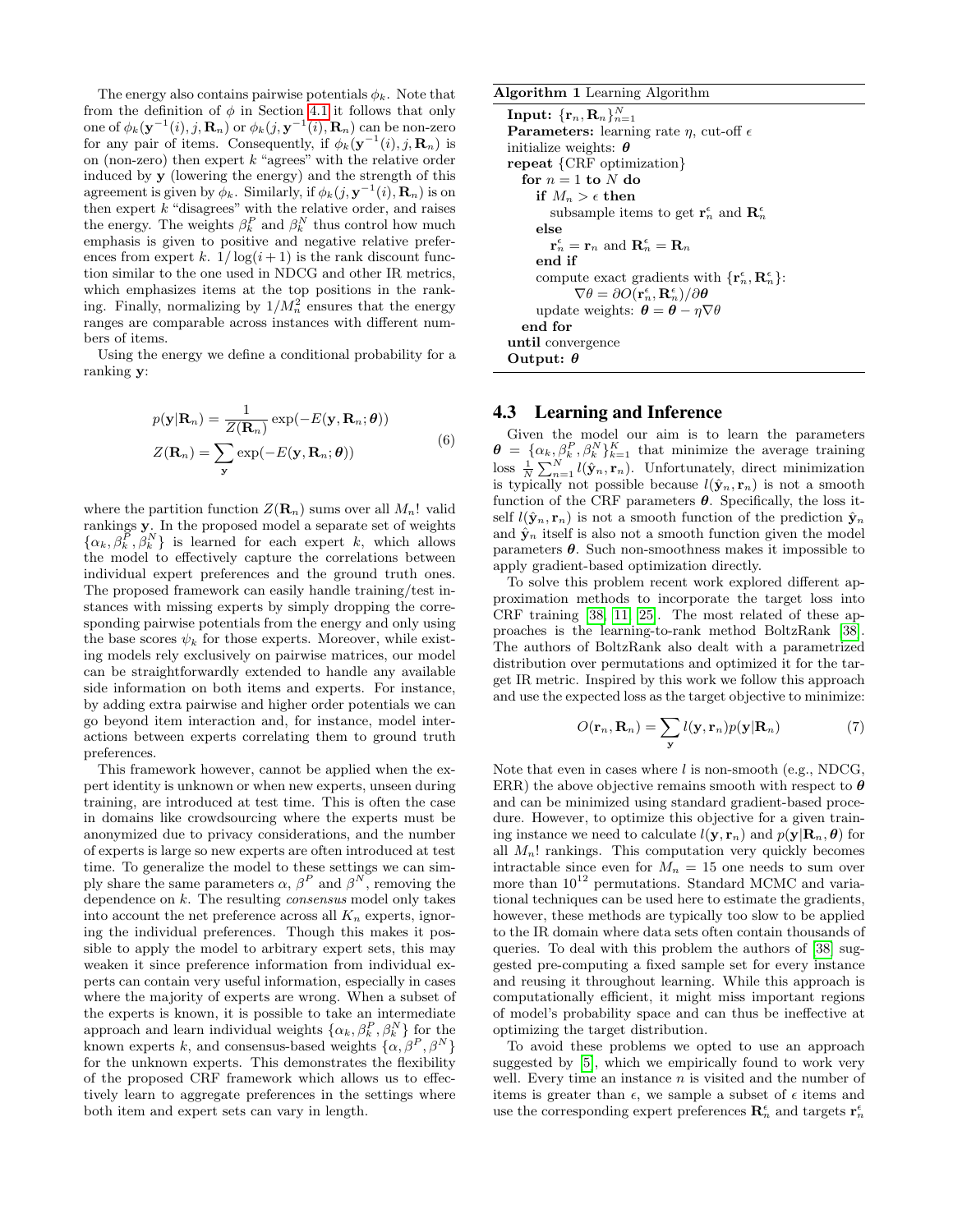|                    | <b>NDCG</b> |       |       |       | Precision |       |       |       |       |       |            |
|--------------------|-------------|-------|-------|-------|-----------|-------|-------|-------|-------|-------|------------|
|                    | N@1         | N@2   | N@3   | N@4   | N@5       | P@1   | P@2   | P@3   | P@4   | P@5   | <b>MAP</b> |
| $MQ2008$ -agg      |             |       |       |       |           |       |       |       |       |       |            |
| <b>CPS</b>         | 26.52       | 31.38 | 34.59 | 37.63 | 40.04     | 31.63 | 32.27 | 32.27 | 31.66 | 30.64 | 41.02      |
| <b>SVP</b>         | 32.49       | 36.20 | 38.62 | 40.17 | 41.85     | 38.52 | 36.42 | 34.65 | 32.01 | 30.23 | 43.61      |
| Plackett-Luce      | 35.20       | 38.49 | 39.70 | 40.49 | 41.55     | 41.32 | 38.96 | 35.33 | 32.02 | 29.62 | 42.20      |
| Condorcet Fusion   | 35.67       | 37.39 | 39.11 | 40.50 | 41.59     | 40.94 | 37.43 | 34.73 | 32.08 | 29.59 | 42.63      |
| <b>RRF</b>         | 38.77       | 40.73 | 43.48 | 45.70 | 47.17     | 44.89 | 41.32 | 38.82 | 36.51 | 34.13 | 47.71      |
| SVD <sub>sup</sub> | 42.81       | 44.53 | 47.02 | 49.00 | 50.69     | 48.85 | 44.13 | 41.84 | 39.09 | 36.50 | 50.32      |
| <b>CRF</b>         | 42.29       | 44.99 | 47.54 | 49.05 | 51.03     | 48.67 | 44.58 | 42.08 | 38.75 | 36.55 | 50.41      |
| $MQ2007$ -agg      |             |       |       |       |           |       |       |       |       |       |            |
| <b>CPS</b>         | 31.96       | 33.18 | 33.86 | 34.09 | 34.76     | 38.65 | 38.65 | 38.14 | 37.19 | 37.02 | 40.69      |
| <b>SVP</b>         | 35.82       | 35.91 | 36.53 | 37.16 | 37.50     | 41.61 | 40.28 | 39.50 | 38.88 | 38.10 | 42.73      |
| Plackett-Luce      | 40.63       | 40.39 | 40.26 | 40.71 | 40.96     | 46.93 | 45.10 | 43.09 | 42.32 | 41.09 | 43.64      |
| Condorcet Fusion   | 37.31       | 37.63 | 38.03 | 38.37 | 38.66     | 43.26 | 42.14 | 40.94 | 39.85 | 38.75 | 42.56      |
| <b>RRF</b>         | 41.93       | 42.66 | 42.42 | 42.73 | 43.13     | 48.70 | 47.20 | 44.84 | 43.52 | 42.52 | 46.72      |
| SVD <sub>sup</sub> | 46.13       | 46.76 | 46.71 | 46.87 | 47.28     | 52.90 | 51.39 | 49.33 | 47.80 | 46.66 | 50.05      |
| $_{\rm CRF}$       | 46.93       | 46.81 | 46.75 | 46.51 | 46.93     | 54.14 | 51.48 | 49.12 | 47.54 | 46.68 | 50.39      |

<span id="page-5-0"></span>Table 2: MQ2008-agg and MQ2007-agg results; statistically significant differences between CRF and SVDsup are underlined. All the differences between CRF and other baselines are statistically significant.

to compute the gradients for  $\theta$ . When selecting the items we ensure diversity by sampling from different relevance groups. This is especially important for imbalanced datasets, which are common in IR, where most items are irrelevant. For these datasets random sampling often leads to subsets where all items are irrelevant thus providing very little learning signal to the model. Choosing  $\epsilon$  sufficiently small allows the gradients to be computed exactly by enumerating all possible  $\epsilon$ ! permutations of the items. Unlike static sample sets, repeated re-sampling together with full enumeration of all permutations allows us to explore all regions of the model's probability space throughout learning albeit for the reduced item sets.

To make the learning more efficient both unary and pairwise potentials can be precomputed a priori and re-used throughout learning. This reduces the complexity of computing the model's energy from  $O(M_n^2 K_n)$  to  $O(M_n K_n)$  at the cost of additional storage requirement of  $O(M_n)$  per training instance. The complete learning algorithm is summarized in Algorithm [1.](#page-4-0)

Once the model is learned, at test time, given a new instance with corresponding experts' preferences R our goal is to produce a single aggregate ranking  $\hat{y}$  of the items that has the highest probability (lowest energy) under the model. Fortunately, such inference can be done very efficiently in this CRF. We note that the energy can be rewritten as a sum of discounted "weights":

$$
E(\mathbf{y}, \mathbf{R}; \boldsymbol{\theta}) = \frac{1}{M_n^2} \sum_{i=1}^{M_n} \frac{\omega_i}{\log(i+1)}
$$

where the weights are given by:

$$
\omega_i = -\sum_{k=1}^K \alpha_k \varphi_k(i) - \beta_k^P \sum_{j \neq i} \phi_k(i, j, \mathbf{R}) + \beta_k^N \sum_{j \neq i} \phi_k(j, i, \mathbf{R})
$$
\n(8)

Since  $1/\log(i + 1)$  is a monotonically decreasing function it is easy to verify that the ranking with highest probability is obtained by sorting the items according to the weights:

$$
\hat{\mathbf{y}} = \underset{\mathbf{y}}{\arg\min} E(\mathbf{y}, \mathbf{R}; \boldsymbol{\theta}) = \underset{\mathbf{x}}{\arg\text{sort}}([\omega_1, ..., \omega_M]) \qquad (9)
$$

It is important to note here that this inference procedure only requires computing simple sums and can thus be done very efficiently . This is a significant advantage over existing aggregation methods based on pairwise matrices that require complex optimization procedures such as semidefinite programming [\[20\]](#page-8-8) or SVD [\[37\]](#page-9-2) to be run at test time. Moreover, while the inference procedure is simple the learning in our model takes full advantage of the target loss function and optimizes the aggregating function for that metric.

# 5. EXPERIMENTS

For our experiments we use the LETOR4.0 benchmark datasets [\[18\]](#page-8-10). These data sets were chosen because they are publicly available, include several baseline results, and provide evaluation tools to ensure accurate comparison between methods. In LETOR4.0 there are two rank aggregation data sets, MQ2007-agg and MQ2008-agg.

MQ2007-agg contains 1692 queries (instances) with a total of 69623 documents (items), and MQ2008-agg contains 784 queries and a total of 15211 documents. Each query contains partial expert rankings of the documents under that query. There are 21 experts in MQ2007-agg and 25 in MQ2008-agg. Consequently, for every query n in MQ2007-agg with  $M_n$ documents we have a sparse  $M_n \times 21$  ( $M_n \times 25$  for MQ2008agg) expert preference matrix  $\mathbf{R}_n$ . In addition, in both data sets, each document is assigned one of three relevance levels:  $2 =$ highly relevant,  $1 =$  relevant and  $0 =$  irrelevant. These relevance levels correspond to the ground truth preferences  $\mathbf{r}_n$ . Finally, each dataset comes with five precomputed folds with  $60/20/20$  splits for training/validation/testing. The results shown for each model are the averages of the test set results for the five folds.

The MQ2007-agg dataset is approximately 35% sparse, meaning that for an average query the partial ranking matrix  $\mathbf{R}_n$  will be missing 35% of its entries. MQ2008-agg is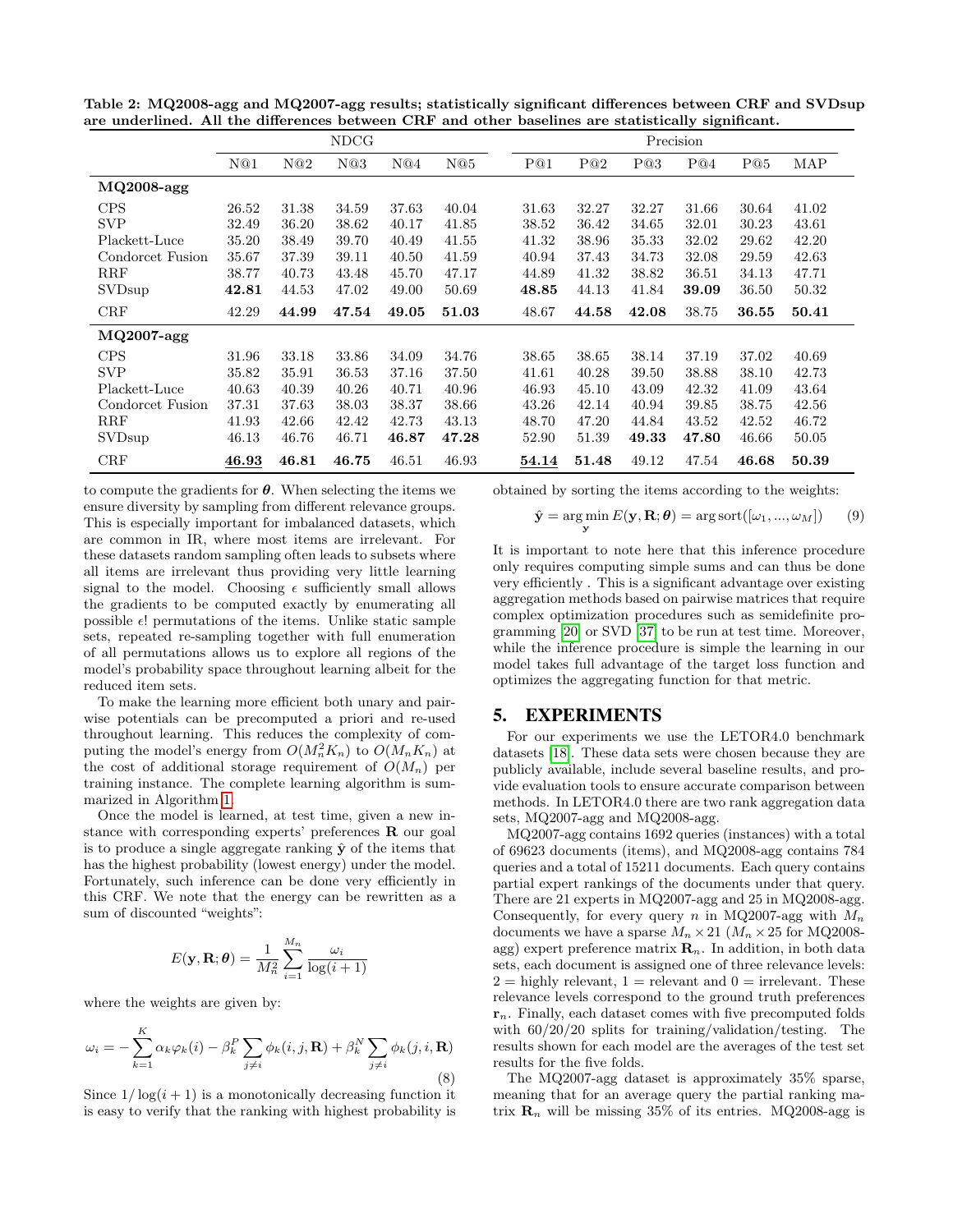

<span id="page-6-1"></span>Figure 1: Learned  $\alpha_k,~\beta^P_k$  and  $\beta^N_k$  expert weights for training Fold 1 of MQ2008-agg; weights for other folds look analogous. White squares represent positive weights while black squares represent negative ones. The area of each square is proportional to weight magnitude.

significantly more sparse with the sparsity factor of approximately 65%.

The goal is to use the training data to learn a mapping from  $\mathbf{R}_n$  to an aggregate ranking  $\hat{\mathbf{y}}_n$  that has maximal agreement with the ground truth preferences  $r_n$ . In LETOR4.0 this agreement is evaluated using NDCG (N@T, see Equation [2\)](#page-1-0), Precision (P@T) and Mean Average Precision (MAP) [\[2\]](#page-8-28). Unlike NDCG, MAP only allows binary (relevant/not relevant) document relevance, and is defined in terms of average precision (AP):

$$
AP(\hat{\mathbf{y}}_n, \mathbf{r}_n) = \frac{\sum_{i=1}^{M_n} P@i \ast \mathbf{r}_n(\hat{\mathbf{y}}_n^{-1}(i))}{\sum_{i=1}^{M_n} \mathbf{r}_n(i)} \tag{10}
$$

where  $P@i$  is the precision at *i*:

$$
P@i = \sum_{j=1}^{i} \frac{\mathbf{r}_n(\hat{\mathbf{y}}_n(j))}{i} \tag{11}
$$

MAP is then computed by averaging AP over all queries. To compute  $P@k$  and MAP on the MQ datasets the relevance levels are binarised with 1 converted to 0 and 2 converted to 1. All presented NDCG, Precision and MAP results are averaged across the test queries and were obtained using the evaluation script available on the LETOR website<sup>[1](#page-6-0)</sup>.

#### 5.1 Results

To the best of our knowledge the SVD approach of [\[37\]](#page-9-2) currently has the best published results on the MQ-agg datasets so in experiments we concentrate on comparing our approach with this method. To train our model we use stochastic gradient descent (one query at a time) and do 300 full passes through the training data. We set  $\epsilon = 6$ (see Algorithm [1\)](#page-4-0) and ensure that at least one document of every relevance level appears in the same for each query. To choose the type of pairwise potential to use (see Section [4.1\)](#page-3-1) we train separate models with each type and use validation MAP to select the best one. We found that the log rank difference potential generally produced the best results for both datasets.

We compare our model to the best method listed on LETOR website, namely the CPS (combination of Mallows and Plackett-Luce models) [\[31\]](#page-9-0) on each of the MQagg datasets. In addition, we compare with the established meta-search standards Condorcet Fusion [\[27\]](#page-8-3) and Reciprocal Rank Fusion (RRF) [\[8\]](#page-8-4) as well as the Plackett-Luce model.

Finally, we also compare with two SVD-based approaches that use the same pairwise matrices: unsupervised method SVP [\[12\]](#page-8-24) and the supervised SVD approach (SVDsup) [\[37\]](#page-9-2) described above. These models cover all of the primary leading approaches in the rank aggregation research except for the Markov Chain model [\[20\]](#page-8-8).

NDCG, Precision and MAP results for both datasets are shown in Table [2.](#page-5-0) From the tables we see that our model has very strong performance producing similar results to the best baseline SVDsup. It is important to note here that we use the same pairwise matrices as SVDsup during both learning and inference. These results indicate that our model is able to achieve highly competitive performance without using expensive optimization procedures during inference. In the following section we quantify the difference in runtimes between the two models.

An additional advantage of using preference matrices directly is model interpretability. By analyzing the learned potential weights we can gain insight into which experts are useful and how their preferences are combined. Figure [1](#page-6-1) shows an example weight matrix learned by our model on the training Fold 1 of MQ2008-agg. Before delving into the figure we note that negative  $\alpha_k$  raises the energy (lowering the probability). Hence large negative values indicate that when preference from expert  $k$  is missing for a given document it is pushed down in the aggregate ranking i.e. expert k is important for aggregation. Similarly, positive  $\beta_k^P$  lower the energy (upping the probability) while positive  $\beta_k^N$  raise the energy. Consequently, when both weights are positive for a given expert  $k$ , documents i strongly preferred by  $k$ (i.e.  $\sum_{j\neq i} \phi_k(i,j,\mathbf{R}_n) \gg \sum_{j\neq i} \phi_k(j,i,\mathbf{R}_n)$ ) get pushed up in the ranking while those not preferred get pushed down.

Taking these relationships into account we see from Figure [1](#page-6-1) that preferences from experts 14, 15, 17, 18 and 21 are good indicators of document relevance. The importance of these experts is shown by large negative values of  $\alpha_k$ . Moreover, large positive values for both  $\beta_k^P$  and  $\beta_k^N$  indicate that strong net preference from each of these experts correlates closely with high relevance.

We also see that some experts are not useful for aggregation. For instance experts 24, and 25 all have positive  $\alpha_k$ 's meaning that when their preferences are absent the rank of a document actually improves. Each of these experts also has near-zero  $\beta_k^P$  and  $\beta_k^N$  indicating that when their preferences are present the model does not use them.

<span id="page-6-0"></span><sup>1</sup> [http://research.microsoft.com/en-us/um/beijing/](http://research.microsoft.com/en-us/um/beijing/projects/letor/) [projects/letor/](http://research.microsoft.com/en-us/um/beijing/projects/letor/)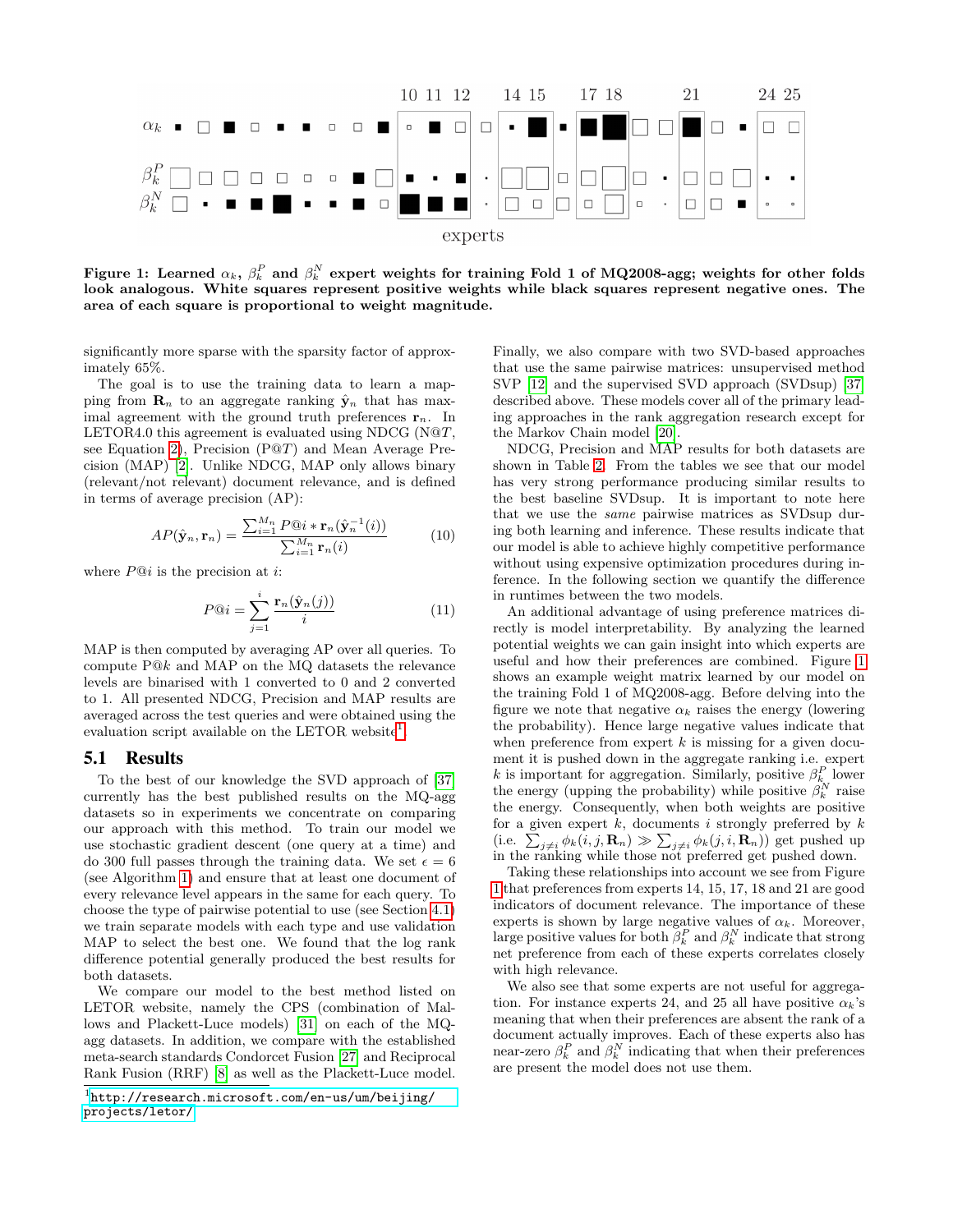<span id="page-7-0"></span>

<span id="page-7-3"></span>Figure 2: Average per query runtimes (in seconds) for test Fold 1 of the MQ2008-agg. Figure [2\(a\)](#page-7-0) shows runtimes for the expert expansion experiment. Figure [2\(b\)](#page-7-1) shows runtimes for the item expansion experiment.

<span id="page-7-2"></span>Table 3: MQ2008-agg NDCG@1-5 results; CRF is trained on the full data, CRF\* is trained on a subset of the data with experts 13, 20, 24 and 25 removed.

|     | N@1                                          | $N@2$ $N@3$ | N@4                           | N @ 5 |
|-----|----------------------------------------------|-------------|-------------------------------|-------|
| CRF | CRF* $42.64$ $45.07$ $47.63$ $49.00$ $50.90$ |             | 42.29 44.99 47.54 49.05 51.03 |       |

Finally, some experts are used for aggregation even though their preferences correlate inversely with ground truth. For instance, experts 10, 11 and 12 all have negative  $\beta_k^P$  and  $\beta_k^N$  weights indicating that documents strongly preferred by these experts will be pushed down in the ranking while those strongly opposed will be pushed up. Moreover, most weights for these experts are large indicating that they play an important role in the aggregation process. The model thus learned that these experts often give wrong relative orderings reversing which can still lead to useful predictions. It is worth emphasizing here that this kind of inverse relationship is impossible to capture with unsupervised methods.

To further validate the utility of analyzing experts through CRF's parameters we removed experts whose preferences were found not to be useful by the CRF and retrained the model. Specifically, from Figure [1](#page-6-1) we see that experts 13, 20, 24 and 25 are not being used by the model and when preferences from these experts are missing, the corresponding document actually gets a boost in ranking. These experts are clearly not useful for ranking so we removed them and retrained the model on the remaining 21 experts. The results are shown in Table [3,](#page-7-2) from the table we see that retrained model CRF\* either performs comparably or outperforms the original model. This further support the conclusion that useful insight into expert quality can be gained by analyzing the weights learned by our model. Such analysis can be particularly useful in crowdsourcing and related domains where the goal is often to identify the most accurate/reliable labelers from the crowd.

#### 5.2 Runtime Comparison

In the previous section we demonstrated that our model has comparable performance to the state-of-the-art model SVDsup. Moreover, inference in our model only requires computing simple sums and can thus be done considerably

<span id="page-7-1"></span>more efficiently than in SVDsup which requires SVD factorization. In this section we quantify this difference.

We use test Fold 1 of the MQ2008-agg dataset and conduct two sets of experiments. In the first experiment we repeatedly increase the number of experts. Starting with the initial expert matrix at iteration 1:  $\mathbf{R}_n^{(1)} = \mathbf{R}_n$ , we concatenate it with the original matrix to get an expanded one for iteration 2:  $\mathbf{R}_n^{(2)} = [\mathbf{R}_n^{(1)}, \mathbf{R}_n]$ . Thus, after t iterations the resulting matrix  $\mathbf{R}_n^{(t)} = [\mathbf{R}_n^{(t-1)}, \mathbf{R}_n]$  contains  $M_n$  rows and  $t \times K_n$  columns. Concatenating expert matrices allows us to test the inference procedure of each method on an increasingly larger data while preserving sparsity. In the second experiment we repeat this procedure but this time we append the matrices increasing the number of documents. Here, the ranking matrix at iteration t contains  $t \times M_n$  rows and  $K_n$  columns. The first experiment thus tests for scenarios where the expert set is large (expert expansion), that typically arise in domains like crowdsourcing. While the the second experiment tests for large item sets (item expansion) that often arise in domains like meta-search.

Figures [2](#page-7-3) and [2\(b\)](#page-7-1) show, averaged across queries, runtimes (in seconds) for both methods at each expansion iteration. Figure  $2(a)$  shows runtimes for the expert expansion while Figure [2\(b\)](#page-7-1) shows runtimes for the item expansion. From the figures we see significant differences in runtimes between the two methods. The difference is especially large for the expert expansion (Figure  $2(a)$ ) where SVDsup is on average almost 80 times slower than our CRF method at the tenth iteration. This difference is due to the fact that SVDsup has to run SVD factorization for every expert. Consequently, the number of SVD factorizations grows linearly with the number of experts significantly slowing down SVDsup. For the item expansion (Figure [2\(b\)\)](#page-7-1) the number of experts stays constant while the dimension of the preference matrix increases. Since no additional SVD factorizations are required we found the speed of SVDsup to not increase as significantly as in the first experiment. However, even in this setting our approach is more than 3.5 times faster. Moreover, we found that for very large matrices (not shown on this plot) SVD factorization dominated the calculation significantly slowing down SVDsup. From these results we can conclude that our approach is considerably more efficient than SVDsup especially in cases where the number of experts is large.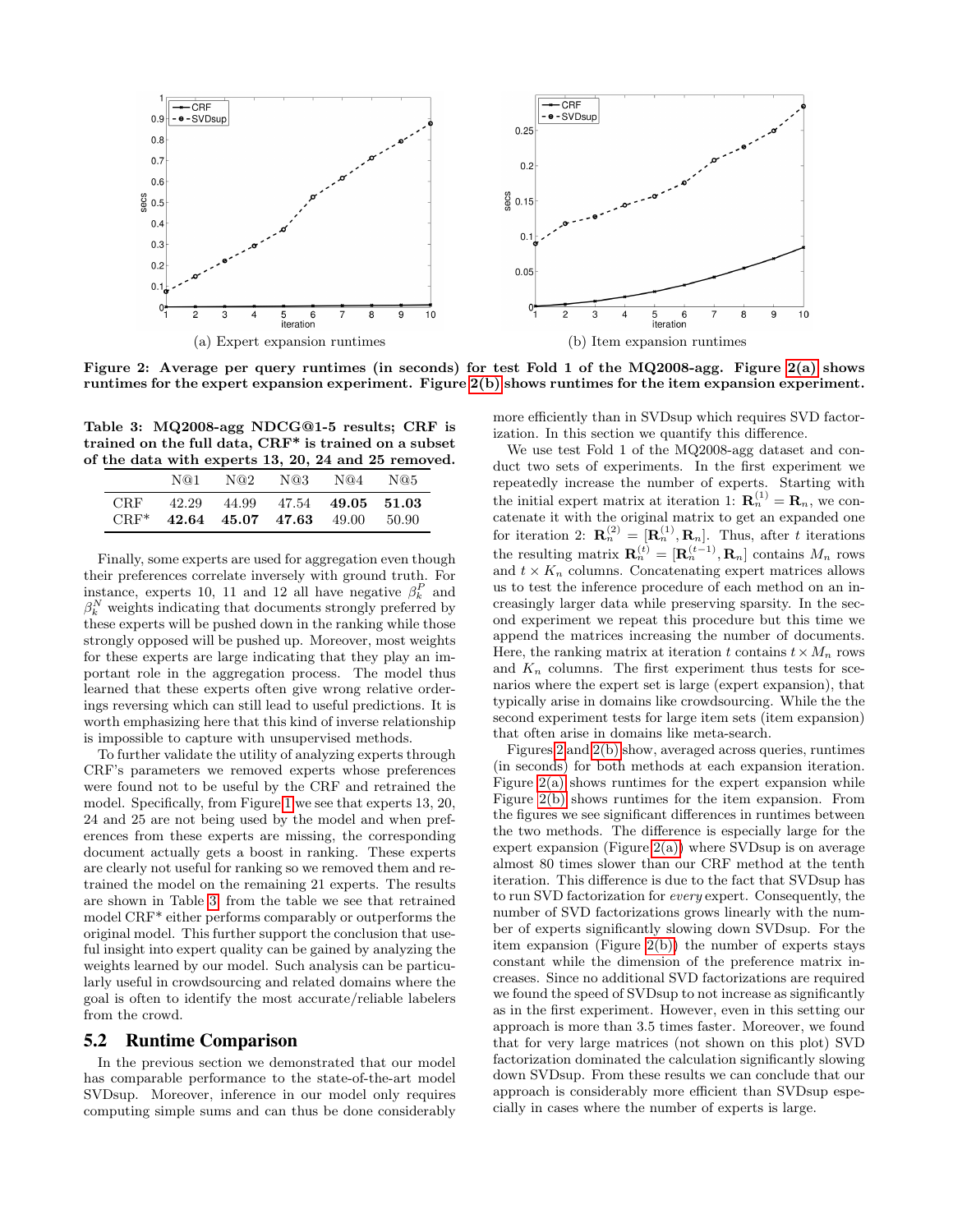# 6. CONCLUSION

We presented a fully supervised CRF approach to preference aggregation. Unlike existing methods our approach uses observed preferences directly and does not require any expensive optimization procedures at test time. The direct use of preferences also allows us to analyze learned models and draw valuable conclusions about preference quality of each expert. Experimental results show that our approach has very competitive performance outperforming existing methods on two supervised rank aggregation tasks.

Going forward a promising direction would be to explore different types of potentials. Specifically, we plan to experiment with adding expert cross correlations and incorporating side information for items and/or experts. Another promising area of research would be to explore CRF models that in addition to experts also condition on queries. In meta-search and other applications it is often the case that different experts perform well for different queries. Adding this extra conditioning can thus help the model to distinguish when to use each expert making it more powerful.

# 7. REFERENCES

- <span id="page-8-2"></span>[1] J. A. Aslam and M. Montague. Models for metasearch. In Proceedings of the International ACM SIGIR Conference on Research and Development in Information Retrieval, 2001.
- <span id="page-8-28"></span>[2] R. Baeza-Yates and B. Ribeiro-Neto. Information Retrieval. Addison-Wesley, 1999.
- <span id="page-8-5"></span>[3] R. Bradley and M. Terry. Rank analysis of incomplete block designs. I. The method of paired comparisons. Biometrika, 39, 1952.
- <span id="page-8-23"></span>[4] C. J. C. Burges. From RankNet to LambdaRank to LambdaMART: An overview. Technical Report MSR-TR-2010-82, Microsoft Research, 2010.
- <span id="page-8-27"></span>[5] T. S. Caetano, L. Cheng, Q. V. Le, and A. J. Smola. Learning graph matching. In Proceedings of the International Conference on Machine Learning, 2009.
- <span id="page-8-12"></span>[6] O. Chapelle, D. Metlzer, Y. Zhang, and P. Grinspan. In Proceedings of the ACM Conference on Information and Knowledge Management, 2009.
- <span id="page-8-20"></span>[7] S. Chen, F. Wang, Y. Song, and C. Zhang. Semi-supervised ranking aggregation. 47, 2011.
- <span id="page-8-4"></span>[8] G. V. Cormack, C. L. A. Clarke, and S. Büttcher. Reciprocal rank fusion outperforms condorcet and individual rank learning methods. In Proceedings of the International ACM SIGIR Conference on Research and Development in Information Retrieval, 2009.
- <span id="page-8-21"></span>[9] H. A. David. The method of paired comparisons. Hodder Arnold, 1988.
- <span id="page-8-17"></span>[10] R. Fagin, R. Kumar, and D. Sivakumar. Efficient similarity search and classification via rank aggregation. In Proceedings of the ACM SIGMOD Conference, 2003.
- <span id="page-8-25"></span>[11] K. Gimpel and N. A. Smith. Softmax-margin CRFs: Training log-linear models with cost functions. In HLT-NAACL, 2010.
- <span id="page-8-24"></span>[12] D. F. Gleich and L.-H. Lim. Rank aggregation via nuclear norm minimization. In Proceedings of the ACM SIGKDD Conference on Knowledge Discovery and Data Mining, 2011.
- <span id="page-8-7"></span>[13] J. Guiver and E. Snelson. Bayesian inference for Plackett-Luce ranking models. In Proceedings of the International Conference on Machine Learning, 2009.
- <span id="page-8-11"></span>[14] K. Jarvelin and J. Kekalainen. IR evaluation methods for retrieving highly relevant documents. In Proceedings of the International ACM SIGIR Conference on Research and Development in Information Retrieval, 2000.
- <span id="page-8-22"></span>[15] T. Joachims. Optimizing search engines using clickthrough data. In Proceedings of the ACM SIGKDD Conference on Knowledge Discovery and Data Mining, 2002.
- <span id="page-8-16"></span>[16] A. Klementiev, D. Roth, and K. Small. Unsupervised rank aggregation with distance-based models. In Proceedings of the International Conference on Machine Learning, 2008.
- <span id="page-8-15"></span>[17] G. Lebanon and J. Lafferty. Cranking: Combining rankings using conditional probability models on permutations. In Proceedings of the International Conference on Machine Learning, 2002.
- <span id="page-8-10"></span>[18] T. Liu, J. Xu, W. Xiong, and H. Li. LETOR: Benchmark dataset for search on learning to rank for information retrieval. In Proceedings of the International ACM SIGIR Conference on Research and Development in Information Retrieval, 2007.
- <span id="page-8-13"></span>[19] Y. Liu, J. Carbonell, P. Weigele, and V. Gopalakrishnan. Protein fold recognition using segmentation conditional random fields (SCRFs). Journal of Computational Biology, 2006.
- <span id="page-8-8"></span>[20] Y.-T. Liu, T.-Y. Liu, T. Qin, Z.-M. Ma, and H. Li. Supervised rank aggregation. In Proceedings of the International World Wide Web Conference, 2007.
- <span id="page-8-1"></span>[21] T. Lu and C. Boutilier. Learning Mallows models with pairwise preferences. In Proceedings of the International Conference on Machine Learning, 2011.
- <span id="page-8-19"></span>[22] R. D. Luce. Individual choice behavior: A theoretical analysis. Wiley, 1959.
- <span id="page-8-0"></span>[23] C. L. Mallows. Non-null ranking models. *Biometrika*, 44, 1957.
- <span id="page-8-18"></span>[24] D. Mase. A penalized maximum likelihood approach for the ranking of college football teams independent of victory margins. The American Statistician, 57, 2003.
- <span id="page-8-26"></span>[25] D. McAllester and J. Keshet. Generalization bounds and consistency for latent structural probit and ramp loss. In Proceedings of the Neural Information Processing Systems, 2011.
- <span id="page-8-14"></span>[26] M. Meila, K. Phadnis, A. Patterson, and J. Bilmes. Consensus ranking under the exponential model. In Proceedings of the Conference on Uncertainty in Artificial Intelligence, 2007.
- <span id="page-8-3"></span>[27] M. Montague and J. A. Aslam. Condorcet fusion for improved retrieval. In Proceedings of the ACM Conference on Information and Knowledge Management, 2002.
- <span id="page-8-6"></span>[28] R. Plackett. The analysis of permutations. Applied Statistics, 24, 1975.
- <span id="page-8-9"></span>[29] M. Pujari and R. Kanawati. Supervised rank aggregation approach for link prediction in complex networks. In Proceedings of the International World Wide Web Conference, 2012.